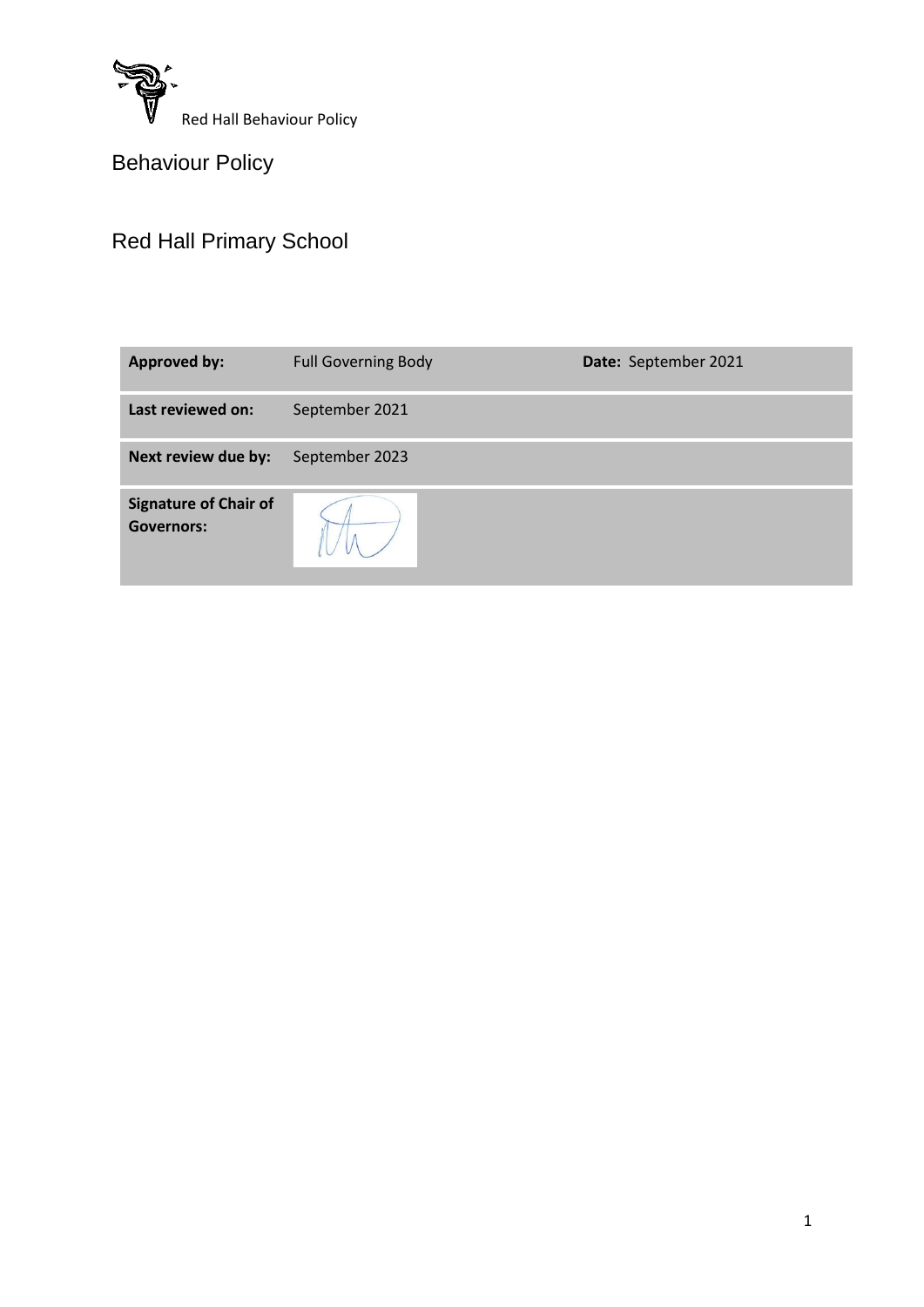Red Hall Behaviour Policy

| 1.                                                     | Aims                                   | p.3  |  |  |
|--------------------------------------------------------|----------------------------------------|------|--|--|
| 2.                                                     | Legislation and statutory requirements | p.3  |  |  |
| 3.                                                     | <b>Definitions</b>                     | p.4  |  |  |
| 4.                                                     | Fixed term and permanent exclusions    | p.4  |  |  |
| 5.                                                     | <b>Bullying</b>                        | p.5  |  |  |
| 6.                                                     | Roles and responsibilities             | p.6  |  |  |
| 7 <sub>1</sub>                                         | Pupil code of conduct                  | p.7  |  |  |
| 8.                                                     | Rewards and sanctions                  | p.7  |  |  |
| 9.                                                     | Behaviour management                   | p.8  |  |  |
| 10.                                                    | <b>Pupil transition</b>                | p.9  |  |  |
| 11.                                                    | Monitoring arrangements                | p.9  |  |  |
| 12.                                                    | Links with other policies              | p.10 |  |  |
| Appendix 1 – Written statement of behaviour principles |                                        |      |  |  |
| Appendix 2 - Behaviour Steps in the classroom          |                                        |      |  |  |
| Appendix 3 - Sanction sheet                            |                                        |      |  |  |
| Appendix 4 – Behaviour steps for lunchtimes            |                                        |      |  |  |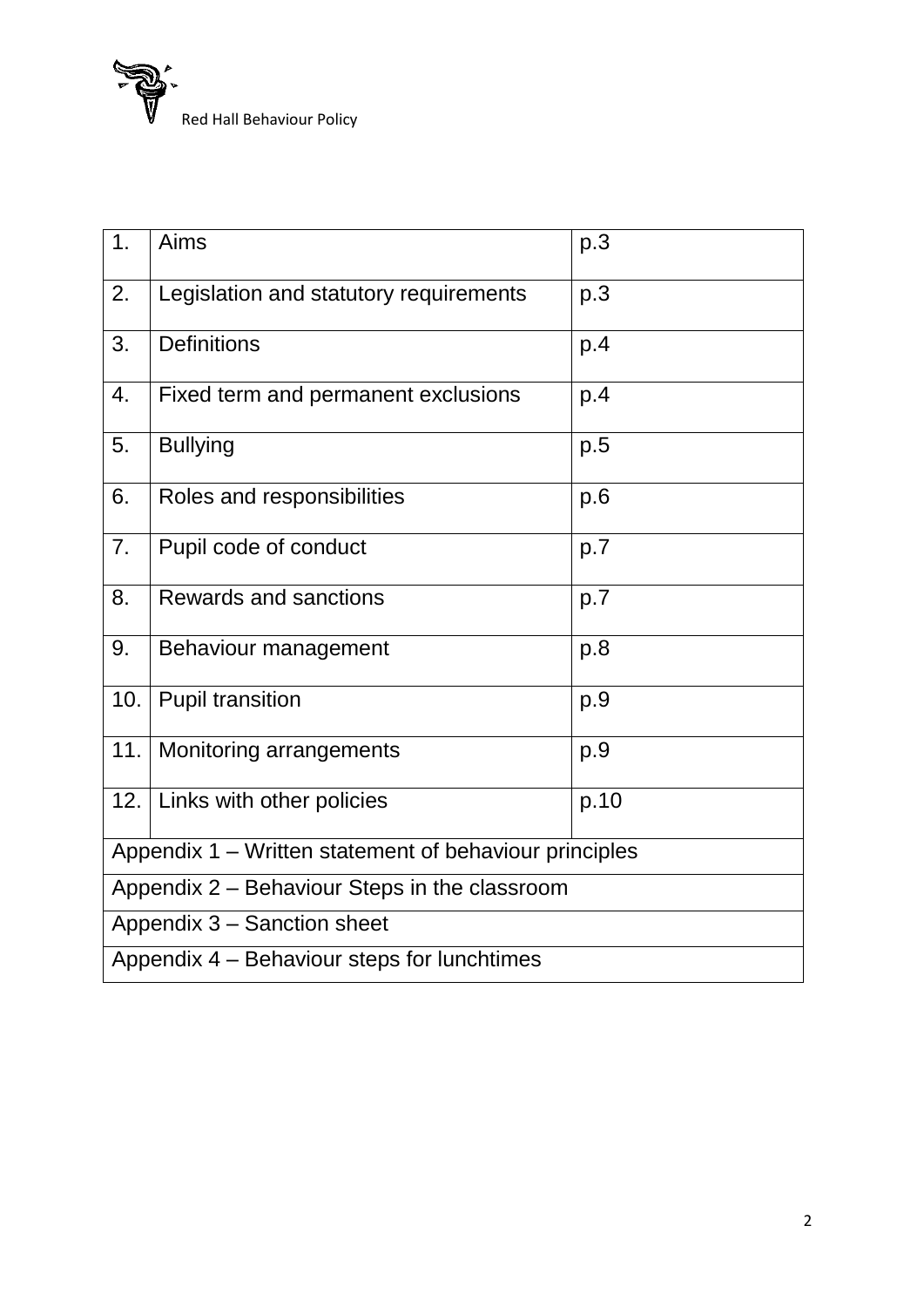

## **1. Aims**

This policy aims to:

- Provide a **consistent approach** to behaviour management
- **Define** what we consider to be unacceptable behaviour, including bullying
- Outline **how pupils are expected to behave**
- Summarise the **roles and responsibilities** of different people in the school community with regards to behaviour management

#### Outline our system of **rewards and sanctions**

The atmosphere of the school depends on the mutual respect of all pupils and adults and is based on the belief that all within the school community is of equal importance and worth. The guiding principle is that everyone, must act with courtesy and consideration, in order to promote an atmosphere that supports effective learning as all feel safe, valued and are supported to achieve their best.

Red Hall Primary School's Behaviour Policy is based around the six key values that underpin all the work of the school. Namely they are:

> **C – Caring R – Respect E – Equality A – Aspire T- Trust E – Enjoyment**

These points are paramount to ensuring a positive learning environment:

- Teach children to develop self-control and to take responsibility for their actions
- Ensure the safety and well being of all pupils, staff and visitors
- Foster a sense of respect for the environment
- Divert children from inappropriate behaviour towards appropriate behaviour
- Teach children that actions and choices have consequences
- Allow pupils to develop and demonstrate positive abilities and attitudes and reward pupils when they are doing this

### **2. Legislation and statutory requirements**

This policy is based on advice from the Department for Education (DfE) on:

- [Behaviour and discipline in schools](https://www.gov.uk/government/publications/behaviour-and-discipline-in-schools)
- [Searching, screening and confiscation at school](https://www.gov.uk/government/publications/searching-screening-and-confiscation)
- [The Equality Act 2010](https://www.gov.uk/government/publications/equality-act-2010-advice-for-schools)
- [Use of reasonable force in schools](https://www.gov.uk/government/publications/use-of-reasonable-force-in-schools)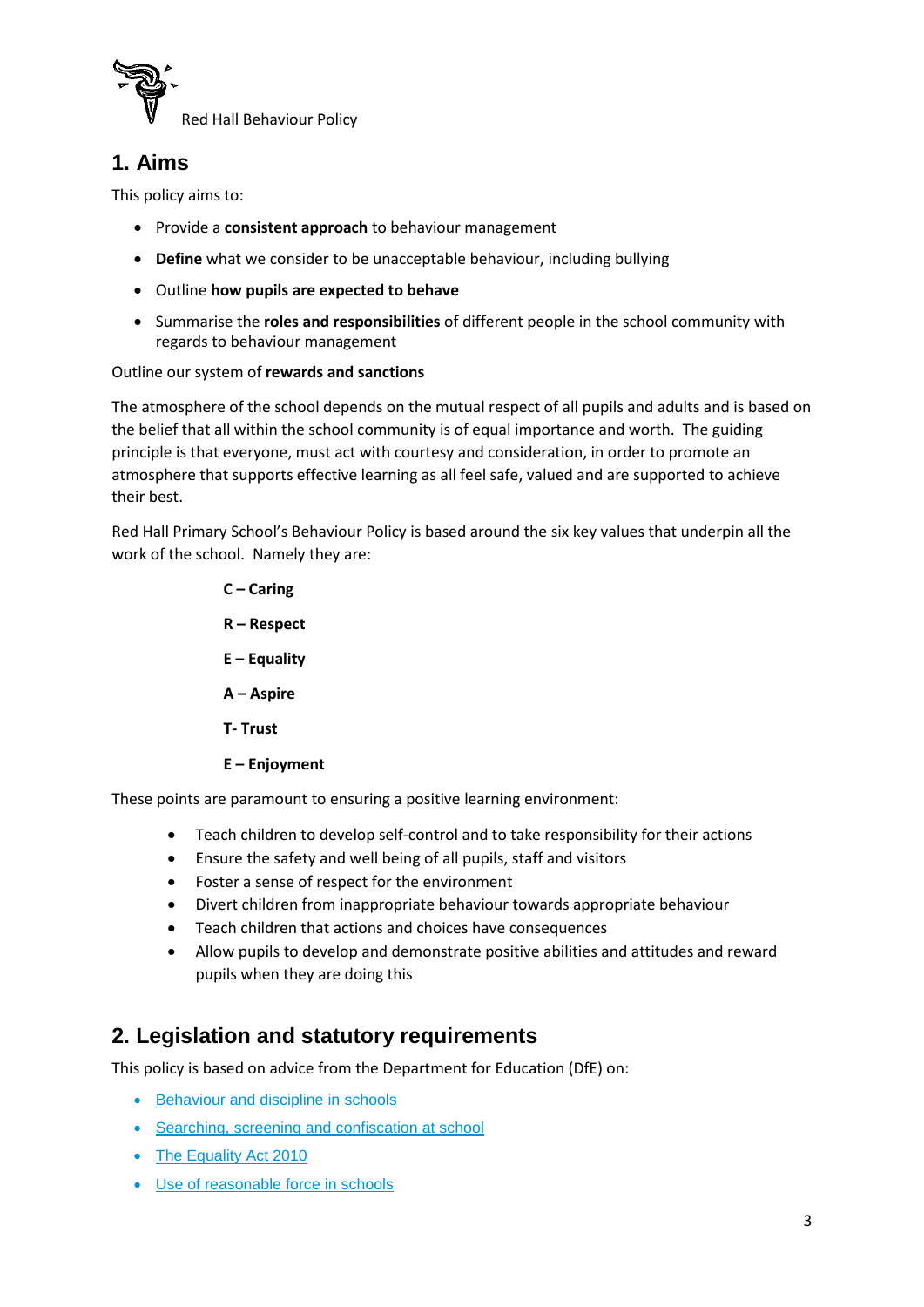

[Supporting pupils with medical conditions at school](https://www.gov.uk/government/publications/supporting-pupils-at-school-with-medical-conditions--3)

It is also based on the [special educational needs and disability \(SEND\) code of practice](https://www.gov.uk/government/publications/send-code-of-practice-0-to-25).

In addition, this policy is based on:

- $\bullet$  Section 175 of the [Education Act 2002](http://www.legislation.gov.uk/ukpga/2002/32/section/175), which outlines a school's duty to safeguard and promote the welfare of its pupils
- Sections 88-94 of the [Education and Inspections Act 2006](http://www.legislation.gov.uk/ukpga/2006/40/section/88), which require schools to regulate pupils' behaviour and publish a behaviour policy and written statement of behaviour principles, and give schools the authority to confiscate pupils' property
- [DfE guidance](https://www.gov.uk/guidance/what-maintained-schools-must-publish-online#behaviour-policy) explaining that maintained schools should publish their behaviour policy online

### **3. Definitions**

**Misbehaviour** is defined as:

- Non-completion of classwork or homework
- Ignoring reasonable instructions from an adult
- Not completing work (which according to ability they should have)
- Calling out, distracting others, using resources in an inappropriate manner
- Leaving the classroom without permission

**Serious misbehaviour** is defined as:

- Repeated breaches of the school rules
- Physical violence towards any member of the school community
- Any form of bullying
- Sexual assault, which is any unwanted sexual behaviour that causes humiliation, pain, fear or intimidation
- Deliberately vandalising school property
- Theft
- Fighting
- Racist, sexist, homophobic or discriminatory behaviour
- Possession of any prohibited items. These are:
	- o Knives or weapons
	- o Alcohol
	- o Illegal drugs
	- o Stolen items
	- o Tobacco and cigarette papers
	- o Fireworks
	- o Any article a staff member reasonably suspects has been, or is likely to be, used to commit an offence, or to cause personal injury to, or damage to the property of, any person (including the pupil)

### **4. Fixed term and Permanent Exclusions**

In extreme circumstances fixed term or permanent exclusions will be considered. The Head teacher is the only member of staff authorised to implement an exclusion of a child. Staff should not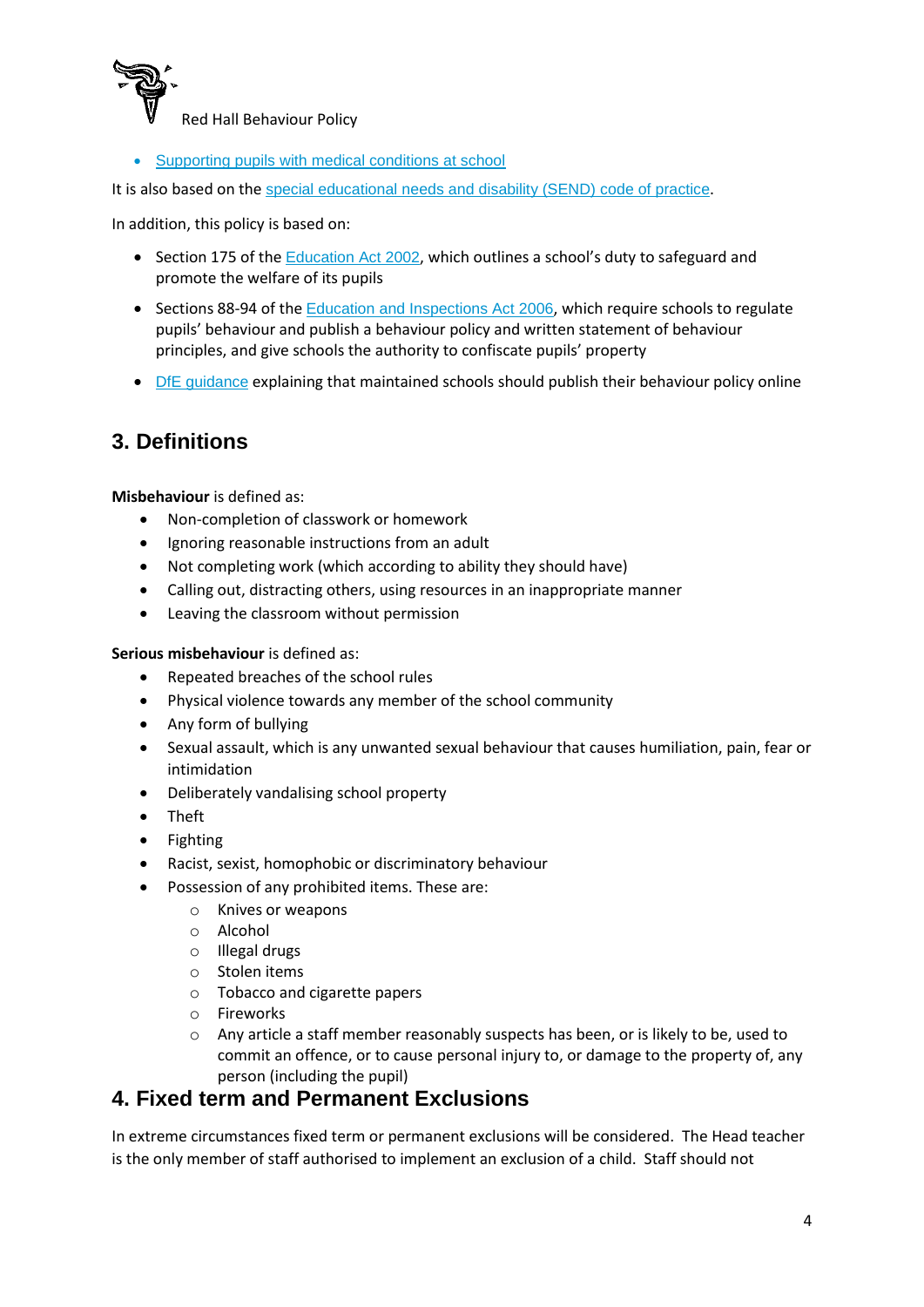

threaten or be perceived to threaten exclusions. It is the responsibility of the Governing Body to monitor the rate of exclusions.

Before deciding whether to exclude a pupil, either permanently or for a fixed period, the headteacher will:

- Consider all the relevant facts and evidence, including whether the incident(s) leading to the exclusion were provoked
- Allow the pupil to give their version of events
- Consider if the pupil has special educational needs (SEN)

A child may be excluded for up to 45 school days in a school year. Provision needs to be arranged for school work if a fixed term exclusion is for more than six days.

If a fixed term exclusion is for more than six days the Governing Body will meet as soon as possible and within fifteen days to consider whether the exclusion should be upheld. If the exclusion is upheld the Governors need to consider whether additional support is required to support reintegration.

A decision to exclude should be taken only:

- a) in response to serious breaches of the behaviour policy
- b) if allowing the pupil to remain in school would seriously harm the education and welfare of others within school

The following incidents are treated as serious and meant that permanent exclusion would be considered:

- 1. Serious actual or threatened violence against another pupil or member of staff;
- 2. Sexual abuse
- 3. Supplying an illegal drug, including alcohol
- 4. Carrying an offensive weapon or using any item to hurt themselves or someone else

See the separate Exclusion Policy for more detail.

### **5. Bullying**

**Bullying** is defined as the repetitive, intentional harming of one person or group by another person or group, where the relationship involves an imbalance of power. Bullying is, therefore:

- Deliberately hurtful
- Repeated, often over a period of time
- Difficult to defend against

Bullying can include: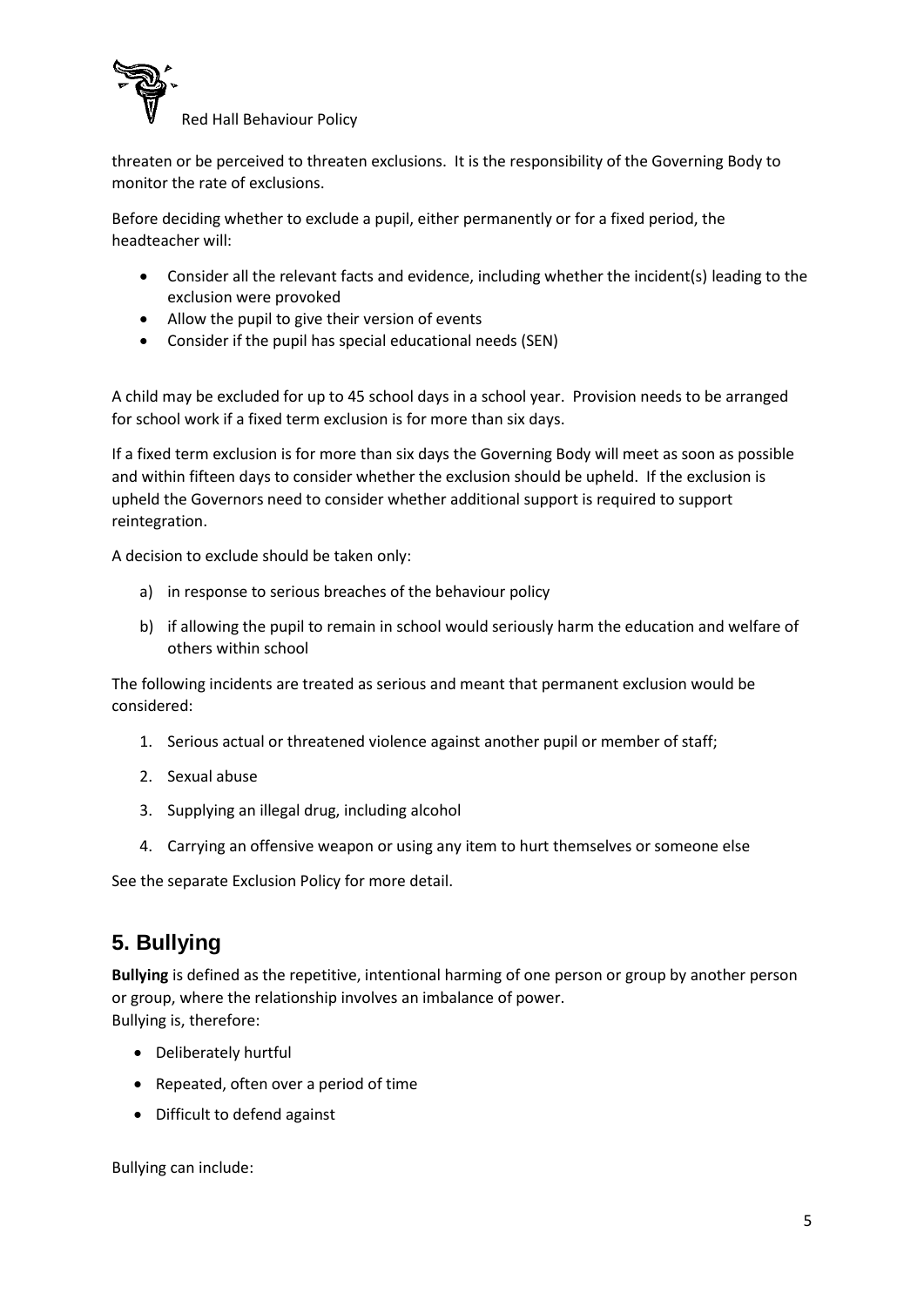

| <b>Type of bullying</b>   | <b>Definition</b>                                                                                                                                                                   |
|---------------------------|-------------------------------------------------------------------------------------------------------------------------------------------------------------------------------------|
| Emotional                 | Being unfriendly, excluding, tormenting                                                                                                                                             |
| Physical                  | Hitting, kicking, pushing, taking another's belongings, any use of<br>violence                                                                                                      |
| Racial                    | Racial taunts, graffiti, gestures                                                                                                                                                   |
| Sexual                    | Explicit sexual remarks, display of sexual material, sexual<br>gestures, unwanted physical attention, comments about sexual<br>reputation or performance, or inappropriate touching |
| Direct or indirect verbal | Name-calling, sarcasm, spreading rumours, teasing                                                                                                                                   |
| Cyber-bullying            | Bullying that takes place online, such as through social<br>networking sites, messaging apps or gaming sites                                                                        |

Details of our school's approach to preventing and addressing bullying are set out in our anti-bullying strategy.

### **6. Roles and responsibilities**

#### **6.1 The Governing Body**

The Governing Body is responsible for reviewing and approving the written statement of behaviour principles (appendix 1).

The Governing Body will also review this behaviour policy in conjunction with the headteacher and monitor the policy's effectiveness, holding the headteacher to account for its implementation.

#### **6.2 The Head teacher**

The headteacher is responsible for reviewing this behaviour policy in conjunction with the Governing Body giving due consideration to the school's statement of behaviour principles (appendix 1). The headteacher will also approve this policy.

The headteacher will ensure that the school environment encourages positive behaviour and that staff deal effectively with poor behaviour and will monitor how staff implement this policy to ensure rewards and sanctions are applied consistently.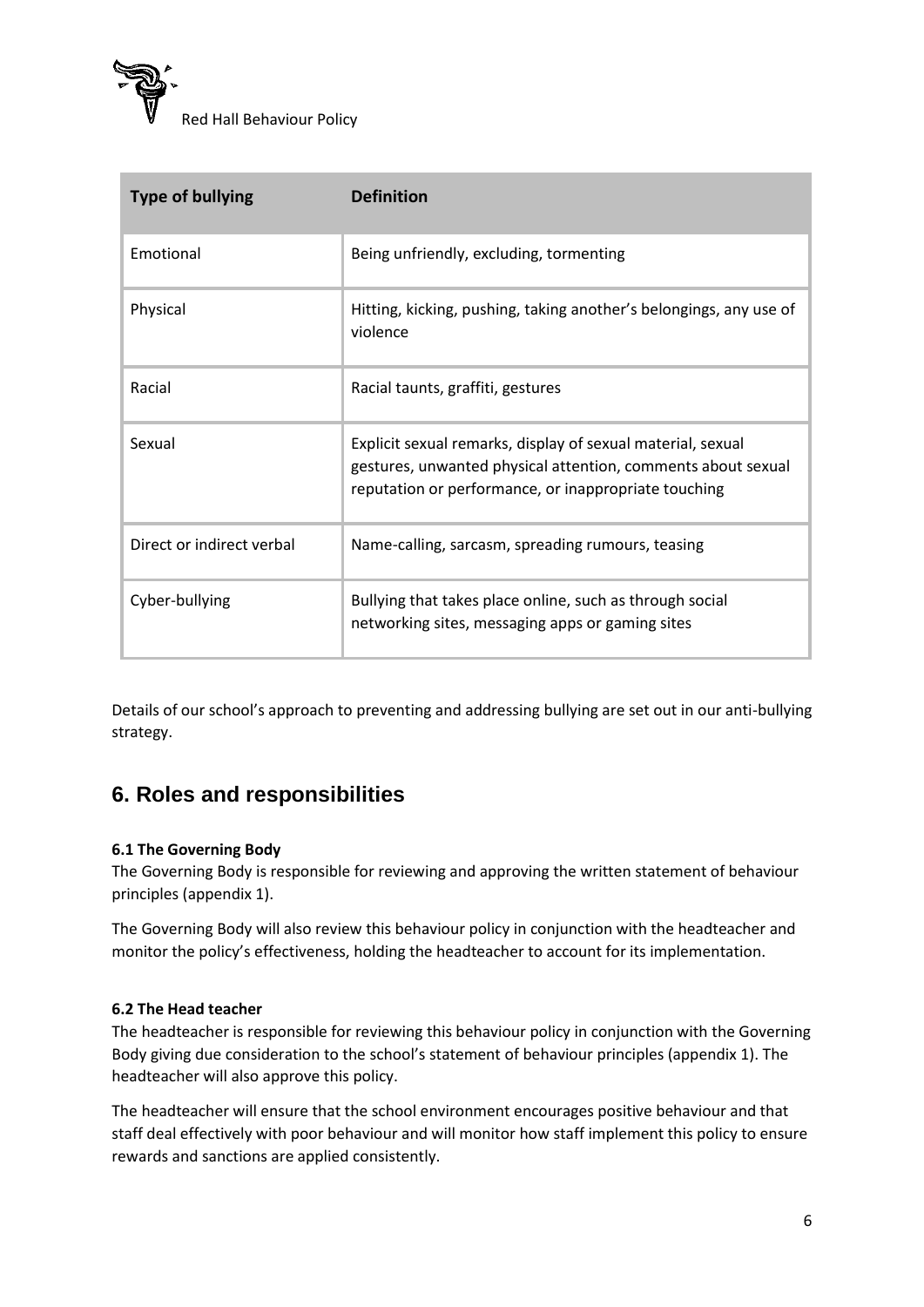

#### **6.3 Staff**

Staff are responsible for:

- Implementing the behaviour policy consistently
- Modelling positive behaviour
- Providing a personalised approach to the specific behavioural needs of particular pupils
- Recording behaviour incidents (see appendix 3 for a behaviour log)

The senior leadership team will support staff in responding to behaviour incidents.

#### **6.4 Parents**

Parents are expected to:

- Support their child in adhering to the pupil code of conduct
- Inform the school of any changes in circumstances that may affect their child's behaviour
- Discuss any behavioural concerns with the class teacher promptly

## **7. Pupil code of conduct**

Pupils are expected to:

- Behave in an orderly and self-controlled way
- Show respect to members of staff and each other
- In class, make it possible for all pupils to learn
- Move quietly around the school
- Treat the school buildings and school property with respect
- Accept sanctions when given
- Refrain from behaving in a way that brings the school into disrepute, including when outside school

### **8. Rewards and sanctions**

#### **8.1 List of rewards and sanctions**

Positive behaviour will be rewarded. These may include:

- Verbal praise
- House points
- **•** Stickers
- Certificates
- Phone calls home
- Special jobs or assignments around school

The school may use one or more of the following sanctions in response to unacceptable behaviour::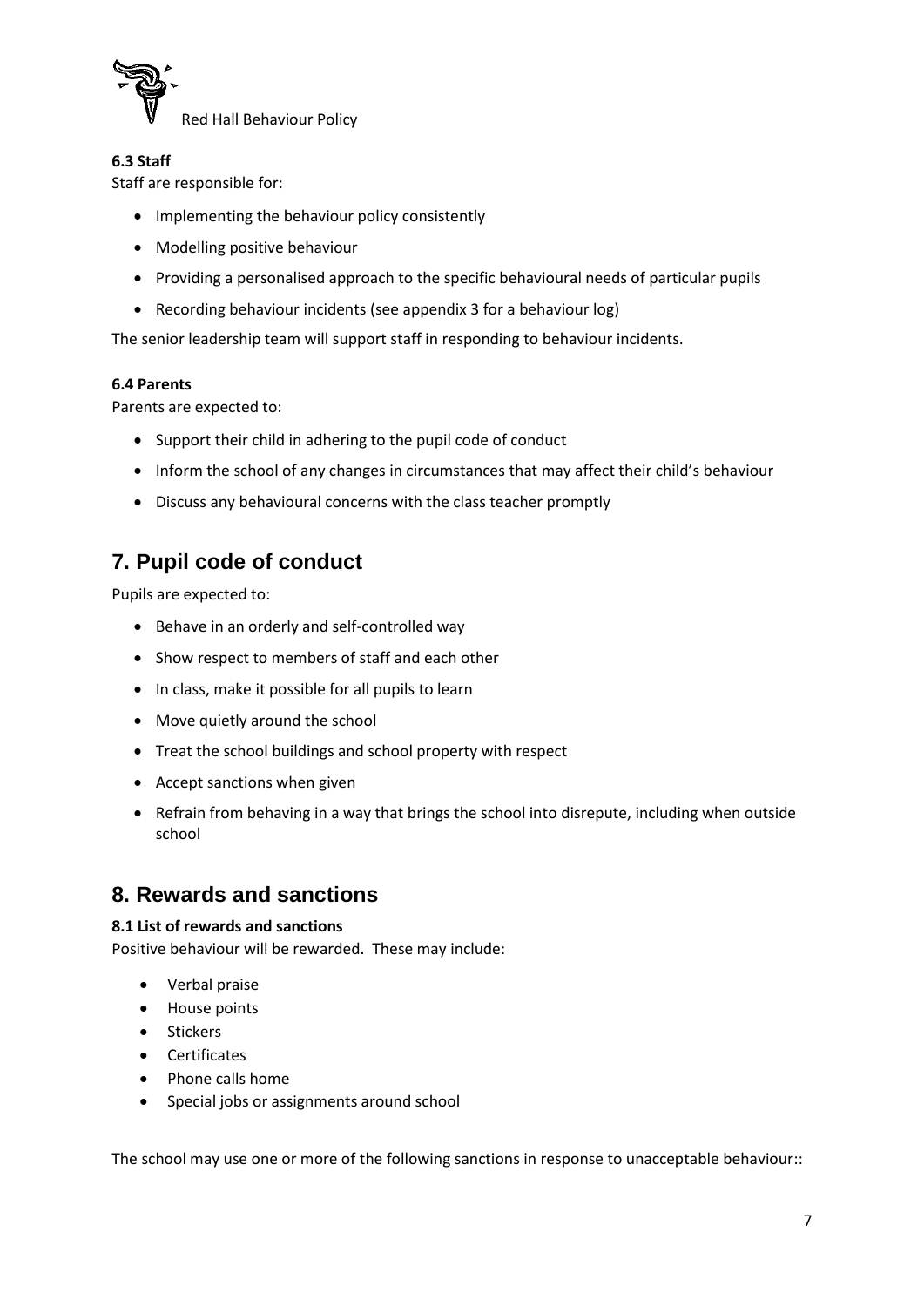

- Verbal reprimand
- Loss of privileges (e.g. loss of time from break or lunch)
- Written apology
- Payment for broken equipment
- Placed onto a daily report/log
- Working away from peer group for a fixed period of time
- After school detention
- Fixed term exclusion
- Permanent exclusion

#### **8.2 Off-site behaviour**

Sanctions may be applied where a pupil has misbehaved off-site when representing the school, such as on a school trip or on the bus on the way to or from school.

#### **8.3 Malicious allegations**

Where a pupil makes an accusation against a member of staff and that accusation is shown to have been malicious, the headteacher will discipline the pupil in accordance with this policy.

Please refer to our Child Protection and Safeguarding Policy of procedures for dealing with allegations of abuse against staff for more information on responding to allegations of abuse.

The headteacher will also consider the pastoral needs of staff accused of misconduct.

### **9. Behaviour management**

#### **9.1 Classroom management**

Teaching and support staff are responsible for setting the tone and context for positive behaviour within the classroom.

They will:

- Create and maintain a stimulating environment that encourages pupils to be engaged
- Display the pupil code of conduct or their own classroom rules
- Develop a positive relationship with pupils, which may include:
	- o Greeting pupils in the morning/at the start of lessons
	- o Establishing clear routines
	- o Communicating expectations of behaviour in ways other than verbally
	- o Highlighting and promoting good behaviour
	- o Concluding the day positively and starting the next day afresh
	- o Having a plan for dealing with low-level disruption
	- o Using positive reinforcement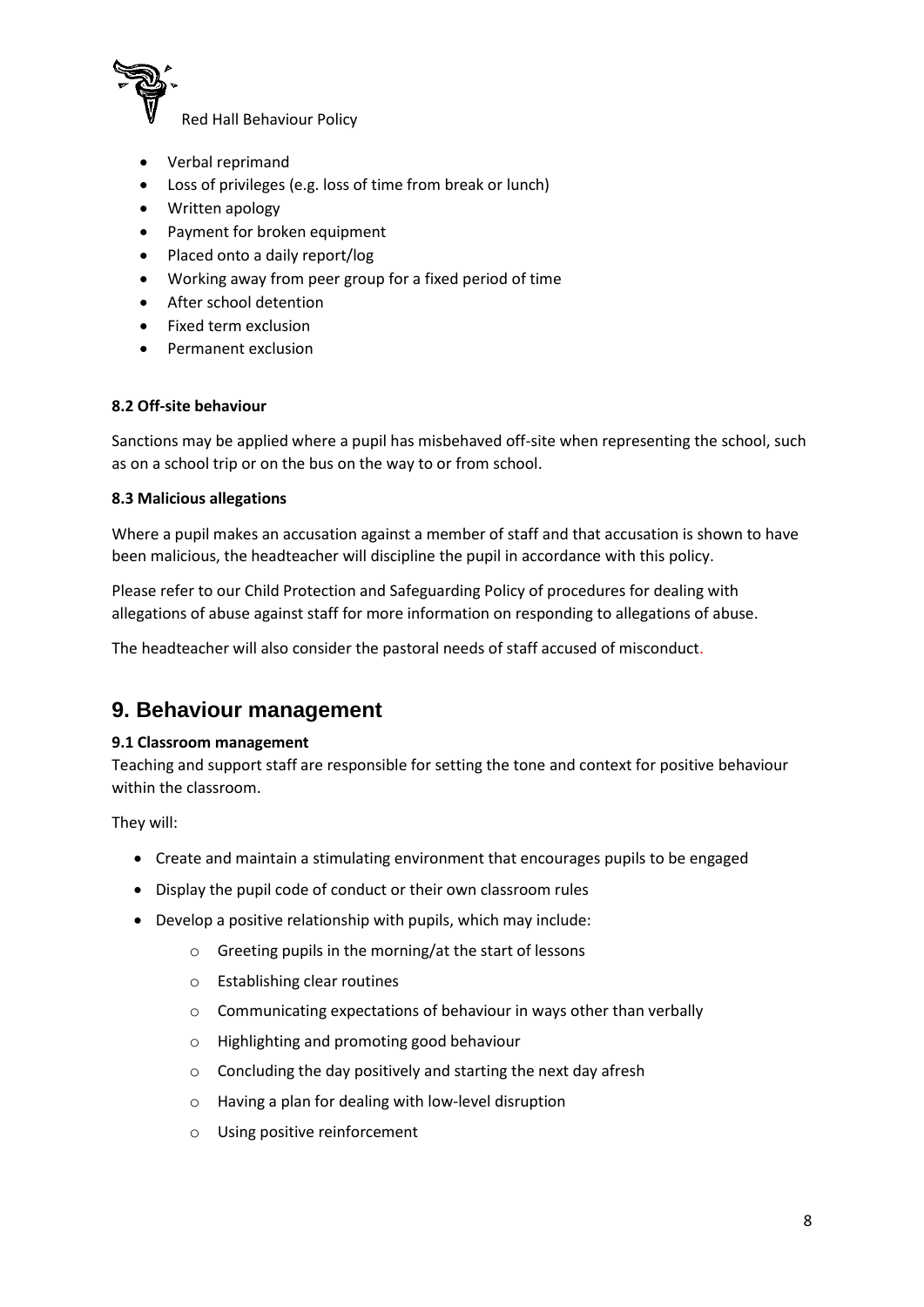

#### **9.2 Physical restraint**

**We are a TeamTeach trained school and staff have been trained to use techniques to support children with a focus on de-escalation techniques.**

In some circumstances, staff may use reasonable force to restrain a pupil to prevent them:

- Causing disorder
- Hurting themselves or others
- Damaging property

Incidents of physical restraint must:

- Always be used as a last resort
- Be applied using the minimum amount of force and for the minimum amount of time possible
- Be used in a way that maintains the safety and dignity of all concerned
- Never be used as a form of punishment
- Be recorded and reported to parents (see appendix 3 for a behaviour log)

#### **9.3 Confiscation**

**Any prohibited items (listed in section 3) found in pupils' possession will be confiscated.** These items will not be returned to pupils.

We will also confiscate any item which is harmful or detrimental to school discipline. These items will be returned to pupils after discussion with senior leaders and parents, if appropriate.

Searching and screening pupils is conducted in line with the DfE's [latest guidance on searching,](https://www.gov.uk/government/publications/searching-screening-and-confiscation)  [screening and confiscation](https://www.gov.uk/government/publications/searching-screening-and-confiscation).

#### **9.4 Pupil support**

The school recognises its legal duty under the Equality Act 2010 to prevent pupils with a protected characteristic from being at a disadvantage. Consequently, our approach to challenging behaviour may be differentiated to cater to the needs of the pupil.

The school's special educational needs co-ordinator will evaluate a pupil who exhibits challenging behaviour to determine whether they have any underlying needs that are not currently being met.

Where necessary, support and advice will also be sought from specialist teachers, an educational psychologist, medical practitioners and/or others, to identify or support specific needs.

When acute needs are identified in a pupil, we will liaise with external agencies and plan support programmes for that child. We will work with parents to create the plan and review it on a regular basis.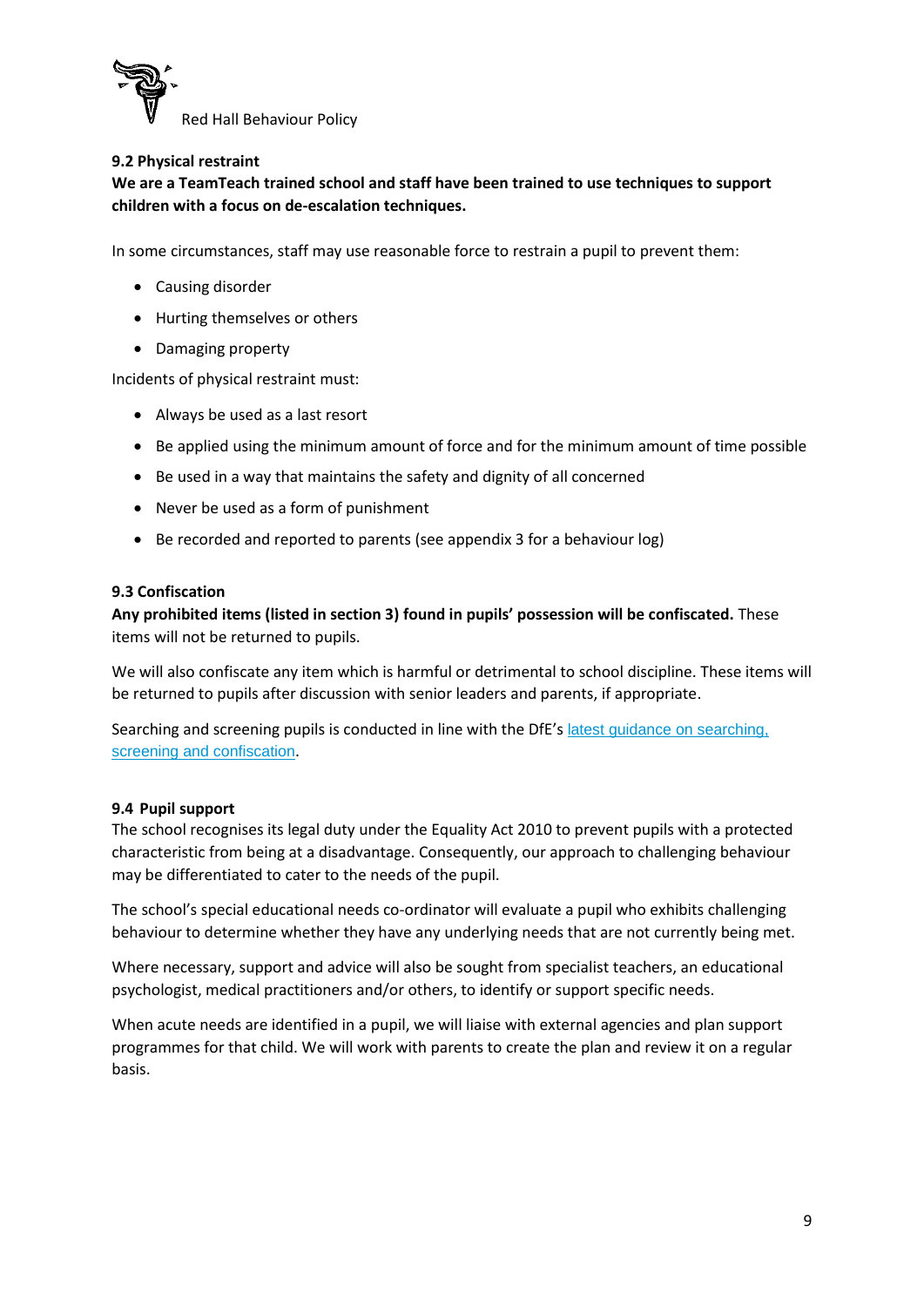

### **10. Pupil transition**

To ensure a smooth transition to the next year, pupils have transition sessions with their new teacher(s). In addition, staff members hold transition meetings.

To ensure behaviour is continually monitored and the right support is in place, information related to pupil behaviour issues will be transferred to relevant staff at the start of the term or year. Information on behaviour issues will also be shared with new settings for those pupils transferring to other schools.

## **11. Monitoring arrangements**

This behaviour policy will be reviewed by the headteacher and Governing Body (School Improvement Committee) every two years. At each review, the policy will be approved by the headteacher.

The written statement of behaviour principles (appendix 1) will be reviewed and approved by the School Improvement Committee every two years.

### **12. Links with other policies**

This behaviour policy is linked to the following policies:

- Child Protection and Safeguarding policy
- Anti-bullying policy
- Exclusion Policy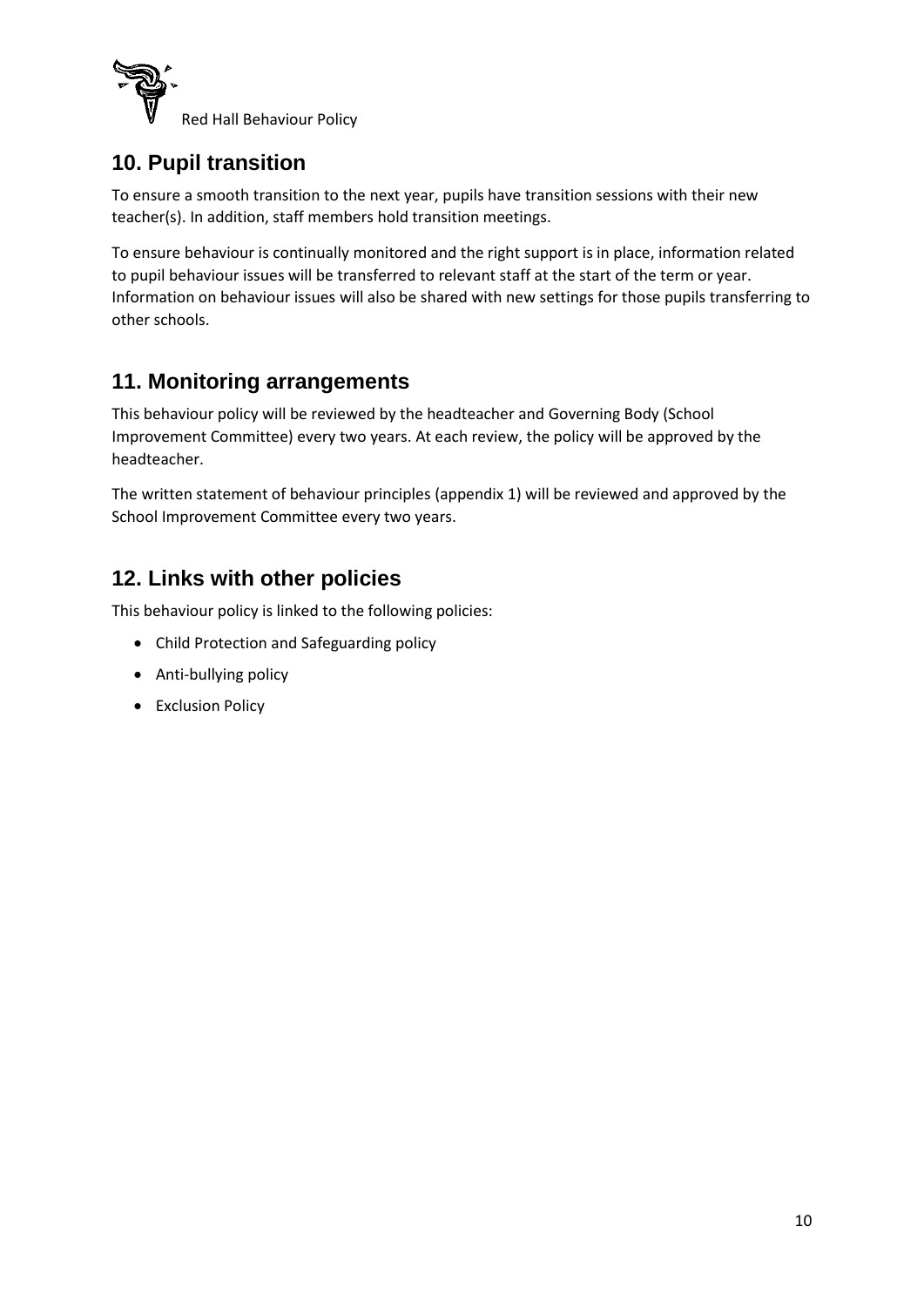

## **Appendix 1: written statement of behaviour principles**

- Every pupil understands they have the right to feel safe, valued and respected, and learn free from the disruption of others
- All pupils, staff and visitors are free from any form of discrimination
- Staff, Governors and volunteers always set an excellent example to pupils
- Rewards, sanctions and reasonable force are used consistently by staff, in line with the behaviour policy
- The behaviour policy is understood by pupils and staff
- The exclusions policy explains that exclusions will only be used as a last resort, and outlines the processes involved in permanent and fixed-term exclusions
- Pupils are helped to take responsibility for their actions
- Families are involved in behaviour incidents to foster good relationships between the school and pupils' home life

The governing board also emphasises that violence or threatening behaviour will not be tolerated in any circumstances.

This written statement of behaviour principles is reviewed and approved by the School Improvement Committee every two years.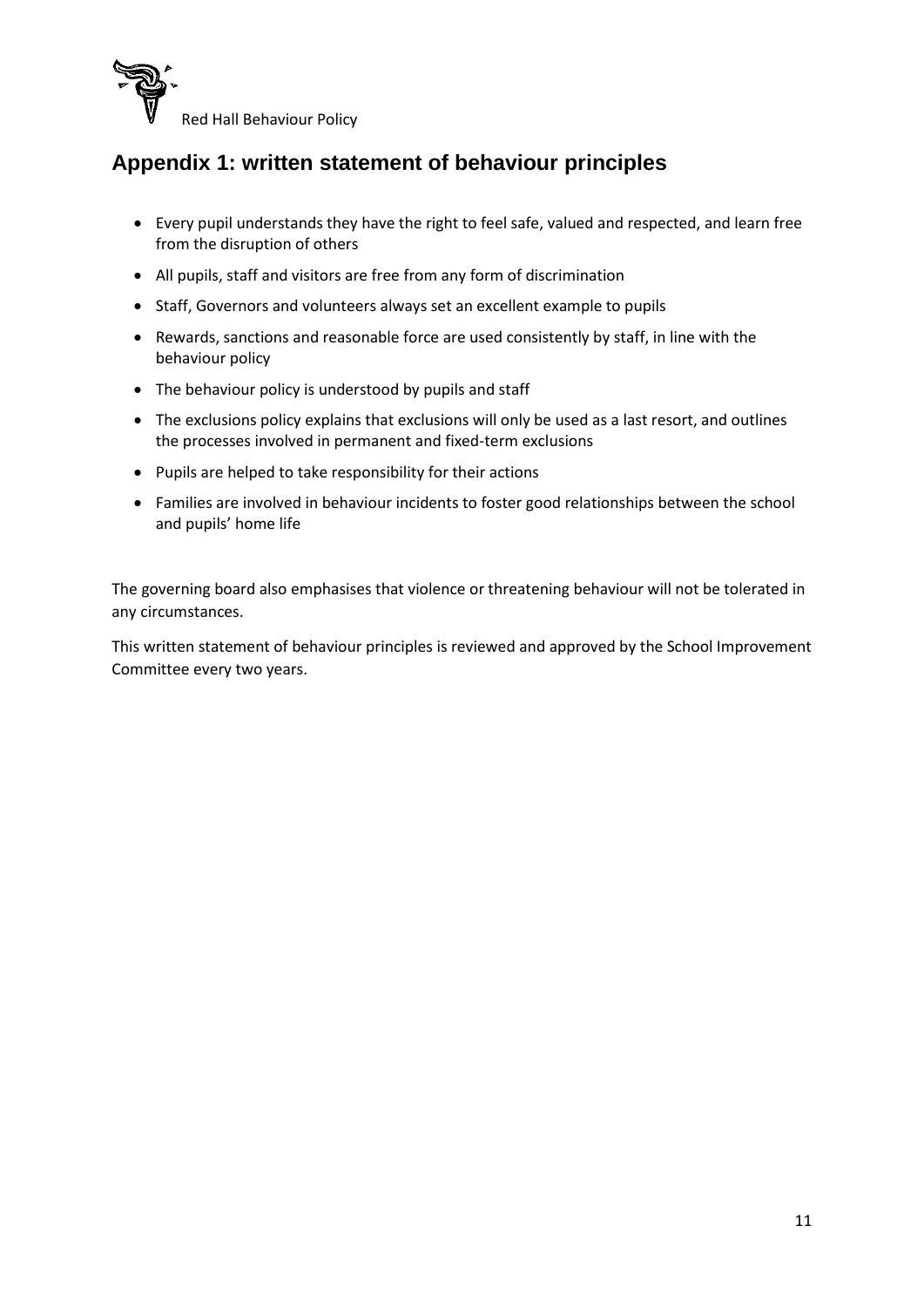

### **Appendix 2 – Behaviour steps in the classroom**

| Step 1 | Verbal warning - child is told what they need to do to put their behaviour back on      |
|--------|-----------------------------------------------------------------------------------------|
|        | track.                                                                                  |
| Step 2 | Name on board – Child's name is written on the whiteboard as a visual warning.          |
| Step 3 | Time out – moved within the classroom to a quiet working space away from their          |
|        | peers. As soon as the child makes the right choice or displays the appropriate          |
|        | behaviour, they are to return back to their normal place of work. The teacher must      |
|        | take into account the age and understanding of the child when deciding the time for     |
|        | time out. Sand timers are a good visual for younger children. As a guide 1 minute for   |
|        | each year of the child's age. This must be recorded on the sanction sheet.              |
| Step 4 | Sent to Head teacher (or Senior Leader) - this is for the most serious breaches of the  |
|        | Behaviour Policy. Parent/carer will be contacted and invited into school to discuss the |
|        | incident, informed of consequences, agree programme of support if necessary. It may     |
|        | be necessary to bypass all the previous steps and move straight to Step 4 for serious   |
|        | incidents. This must be recorded on CPOMS                                               |

Each day is a new start and names on boards should be removed. In some circumstances it may be necessary to continue a sanction on the following day e.g. occurred at the end of the school day.

It is the class teacher's responsibility to record on the sanction sheet behaviour incidents. Individual Behaviour Plans will be created to support a child with parent/carers involved in the process. It may be necessary for some child to have their own log and record if it is seen that there is no improvement in their behaviour.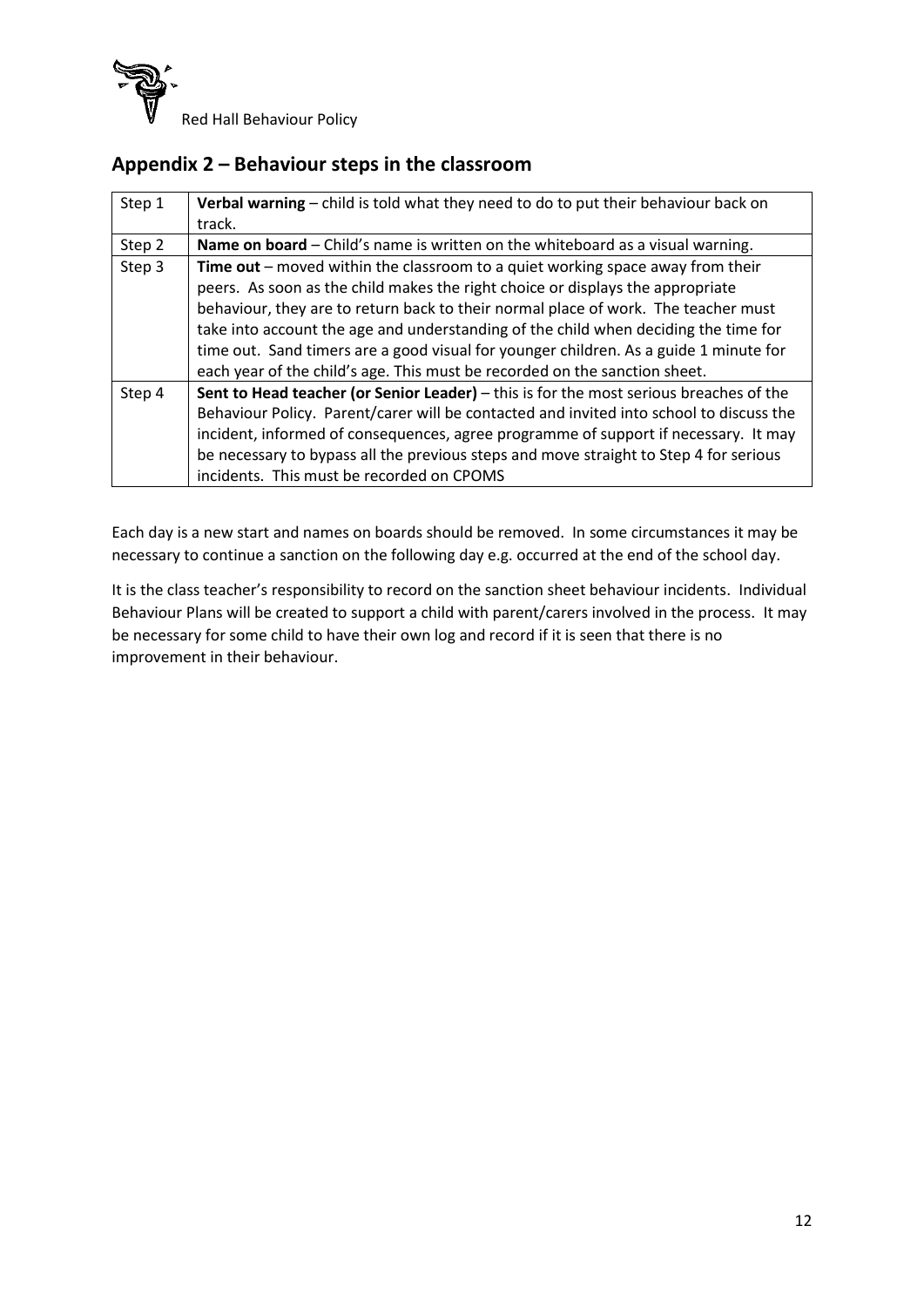

# **Appendix 3 – Sanction sheet**

| B - Bullying       | $DL$ – disrupting  | LC – Leaving classroom | PAA – Physical   | PAC - Physical   | PII – Possession |                |
|--------------------|--------------------|------------------------|------------------|------------------|------------------|----------------|
|                    | learning           | without permission     | assault on adult | assault on child | of illegal item  |                |
| RDHS - Racial,     | RFI - Refusal to   | S - Stealing           | SA – Sexual      | V - vandalism    | VAA – Verbal     | VAC – Verbal   |
| discriminatory,    | follow instruction |                        | assault          |                  | abuse to adult   | abuse to child |
| homophobic, sexist |                    |                        |                  |                  |                  |                |
| behaviour          |                    |                        |                  |                  |                  |                |

| Name of child | Code | Date & Time<br>Lesson | <b>Adults</b><br>initials | Consequence given | <b>Further info</b> | DHT/HT<br>follow up |
|---------------|------|-----------------------|---------------------------|-------------------|---------------------|---------------------|
|               |      |                       |                           |                   |                     |                     |
|               |      |                       |                           |                   |                     |                     |
|               |      |                       |                           |                   |                     |                     |
|               |      |                       |                           |                   |                     |                     |
|               |      |                       |                           |                   |                     |                     |
|               |      |                       |                           |                   |                     |                     |
|               |      |                       |                           |                   |                     |                     |
|               |      |                       |                           |                   |                     |                     |